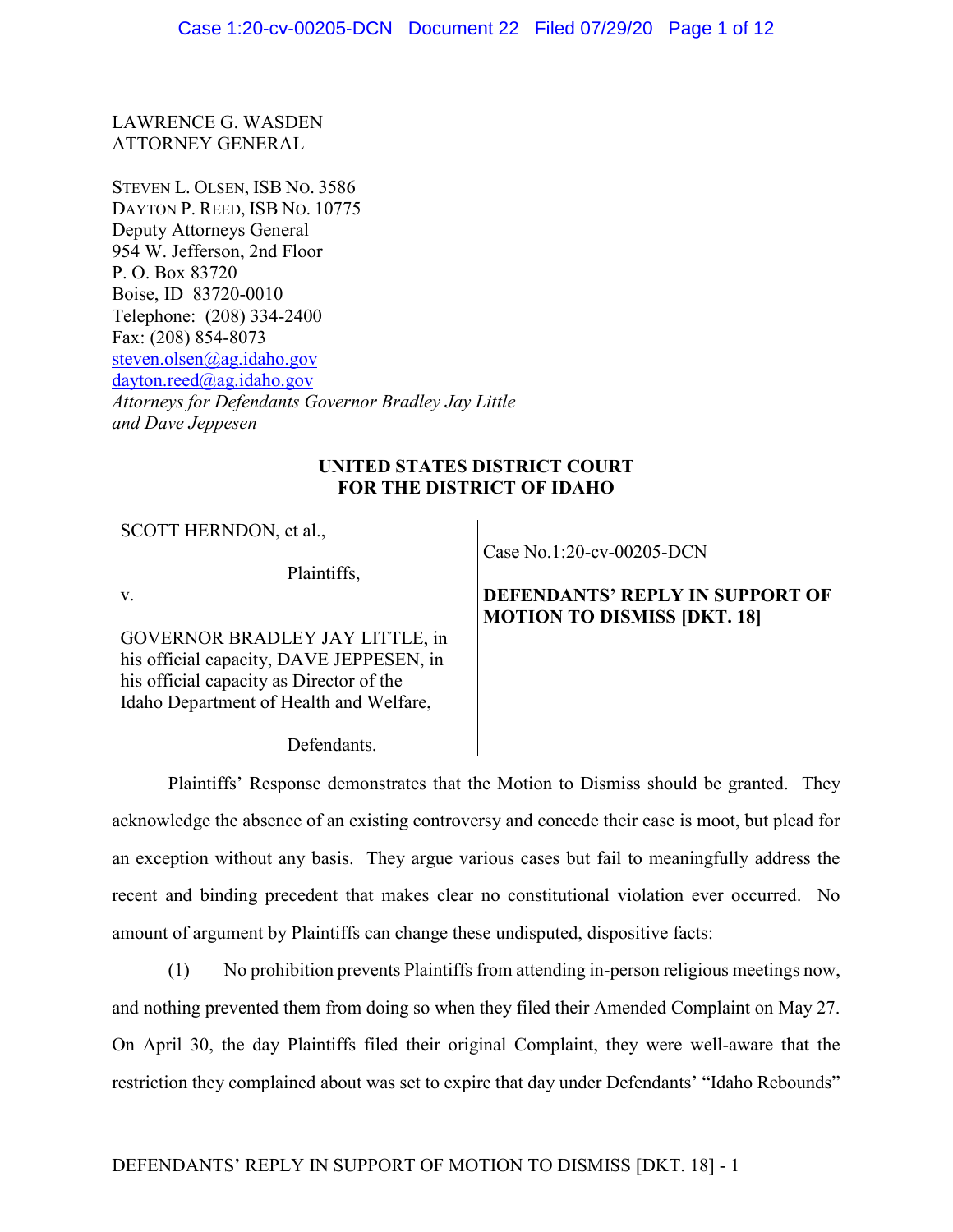## Case 1:20-cv-00205-DCN Document 22 Filed 07/29/20 Page 2 of 12

plan as provided in the April 30 Order attached by Plaintiffs to that Complaint.

(2) No quarantine requirement exists. The 14-day quarantine requirement for those traveling into Idaho was rescinded effective May 16, 2020, and never re-imposed, and *never* affected Plaintiffs because none of them contend they traveled from out of state and were prevented from attending in-person religious meetings.

Although Plaintiffs lack standing, they ask the Court to enjoin actions that occurred in the past. The Court cannot do that consistent with the limitations on *Ex parte Young* relief. Plaintiffs also ask this Court to issue an injunction against conduct that might occur in the future, but to do so without having a concrete set of facts on which to base its injunction. The Court cannot do that either. In sum, Plaintiffs' Amended Complaint should be dismissed.

## **I. ARGUMENT**

## **A. Plaintiffs do not obtain standing to request prospective relief by asserting that Defendants' actions caused them injury in the past.**

Plaintiffs assert that "[b]oth the original complaint and the amended complaint set forth in detailed particularity how each Plaintiff was harmed first by the Stay-Home Order and, later, by the Stay-Healthy Order 1, and how each continues to be harmed by the chilling effect of the Stay-Healthy Order 2." (Dkt. 19 at 5.) However, the harm Plaintiffs refer to did not exist when they filed their Amended Complaint on May 27. Further, when Plaintiffs filed their Complaint on April 30, 2020, they were aware that Defendants had already issued an order under a previously announced plan that did not inhibit Plaintiffs' attendance at in-person religious meetings or their participation in sacraments during those meetings, which was the Complaint's gravamen. When Plaintiffs filed their Amended Complaint on May 27, there were still no restrictions on in-person religious meetings, and the quarantine requirement, which was the only new restriction complained of in their Amended Complaint, had been rescinded by Defendants' May 14 Order, effective May 16, 2020. Remarkably, none of the Plaintiffs claim they were ever prevented from exercising their religious rights because of the quarantine. And it is difficult to understand how the Stay-Healthy Order 2 (issued on May 14) has any chilling effect on Plaintiffs when, by its terms,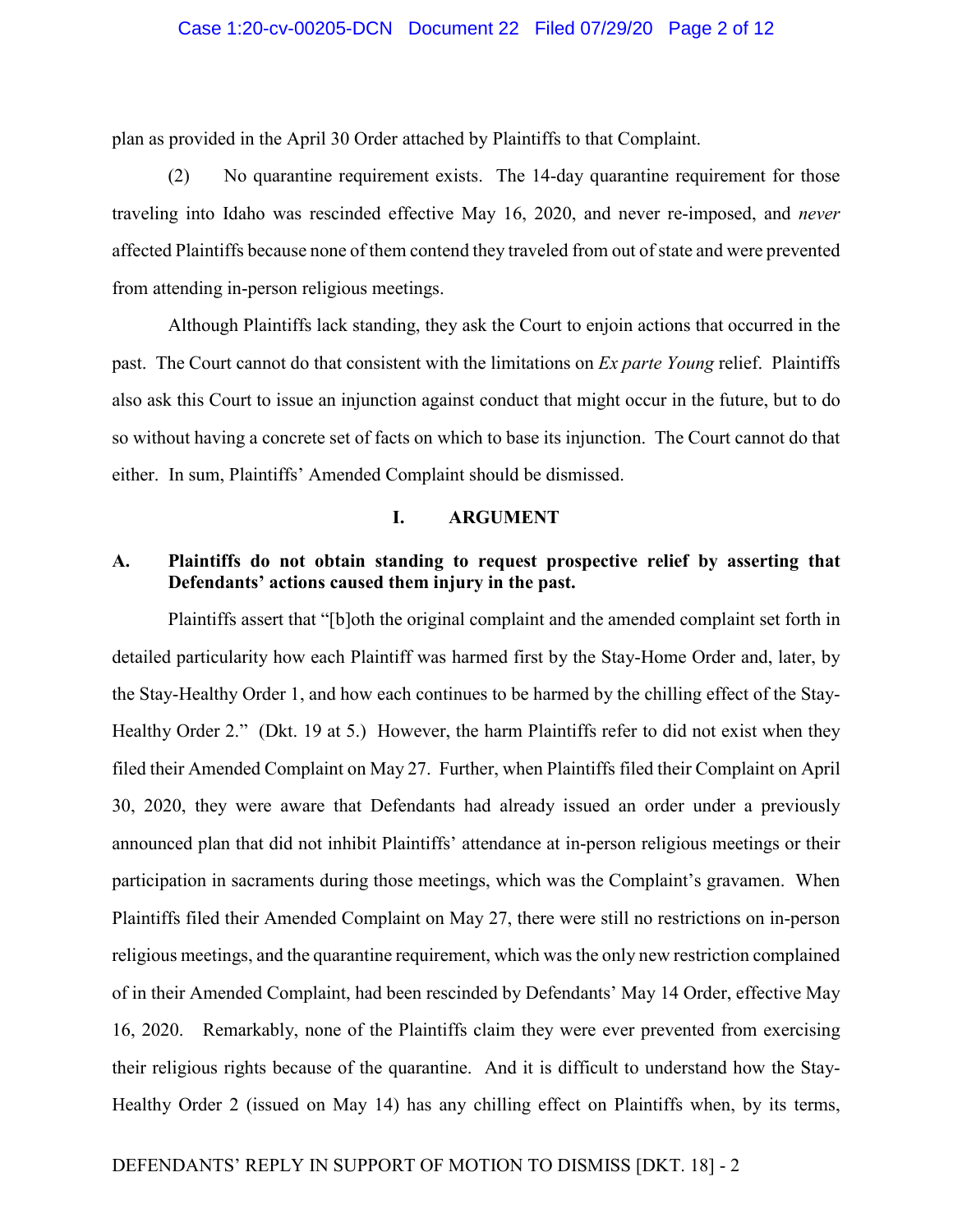## Case 1:20-cv-00205-DCN Document 22 Filed 07/29/20 Page 3 of 12

Plaintiffs are able to attend in-person religious meetings and participate in sacraments, and there is no quarantine requirement. Further, as explained in Defendants' moving papers, Plaintiffs' unfounded speculation about future orders does not give them standing. (Dkt. 18-1 at 10-13.)

Plaintiffs assert that "[s]tanding requires simply that 'a plaintiff must demonstrate a genuine threat that the allegedly unconstitutional law is about to be enforced against him.'" (Dkt. 19 at 6 (quoting *Stoianoff v. Montana*, 695 F.2d 1214, 1223 (9th Cir. 1983)).) Plaintiffs take the statement in *Stoianoff* out of context. In *Stoianoff*, the plaintiff brought a pre-enforcement facial challenge to a Montana statute. *Stoianoff,* 695 F.2d at 1216. The court considered whether a party has standing when he "has alleged an intention to engage in a course of conduct *arguably affected with a constitutional interest*, but proscribed by a statute, and there exists a credible threat of prosecution thereunder." *Id.* at 1223 (underline added; citation omitted). Notably missing in the present case is any law or order currently in place which could be applied against Plaintiffs. This fact is dispositive of this issue.

Of more relevance here, therefore, is *City of Los Angeles v. Lyons*, where the Supreme Court stated that "[p]ast exposure to illegal conduct does not in itself show a present case or controversy regarding injunctive relief ... if unaccompanied by any continuing, present adverse effects." 461 U.S. 95, 102 (1983) (quoting *O'Shea v. Littleton*, 414 U.S. 488, 495-96 (1974)). Plaintiffs present no continuing adverse effects, and no case or controversy to this Court, and their Amended Complaint should be dismissed.

# **B. Plaintiffs do not obtain standing by simply asserting a First Amendment claim.**

Plaintiffs contend that because they have asserted their First Amendment rights were violated, they have been injured and so have standing. They cite three cases in support of their contention. (*See* Dkt. 19 at 6-7.) However, in each of those cases, unlike the present case, the alleged constitutional injury was ongoing at the time the complaint was filed. Here, Plaintiffs can point to no injury that existed when they filed their Amended Complaint. And Plaintiffs' claim that they suffered injury when they filed their original Complaint, under an order they knew had been rescinded effective at midnight on the filing day, does not provide them with standing.

## DEFENDANTS' REPLY IN SUPPORT OF MOTION TO DISMISS [DKT. 18] - 3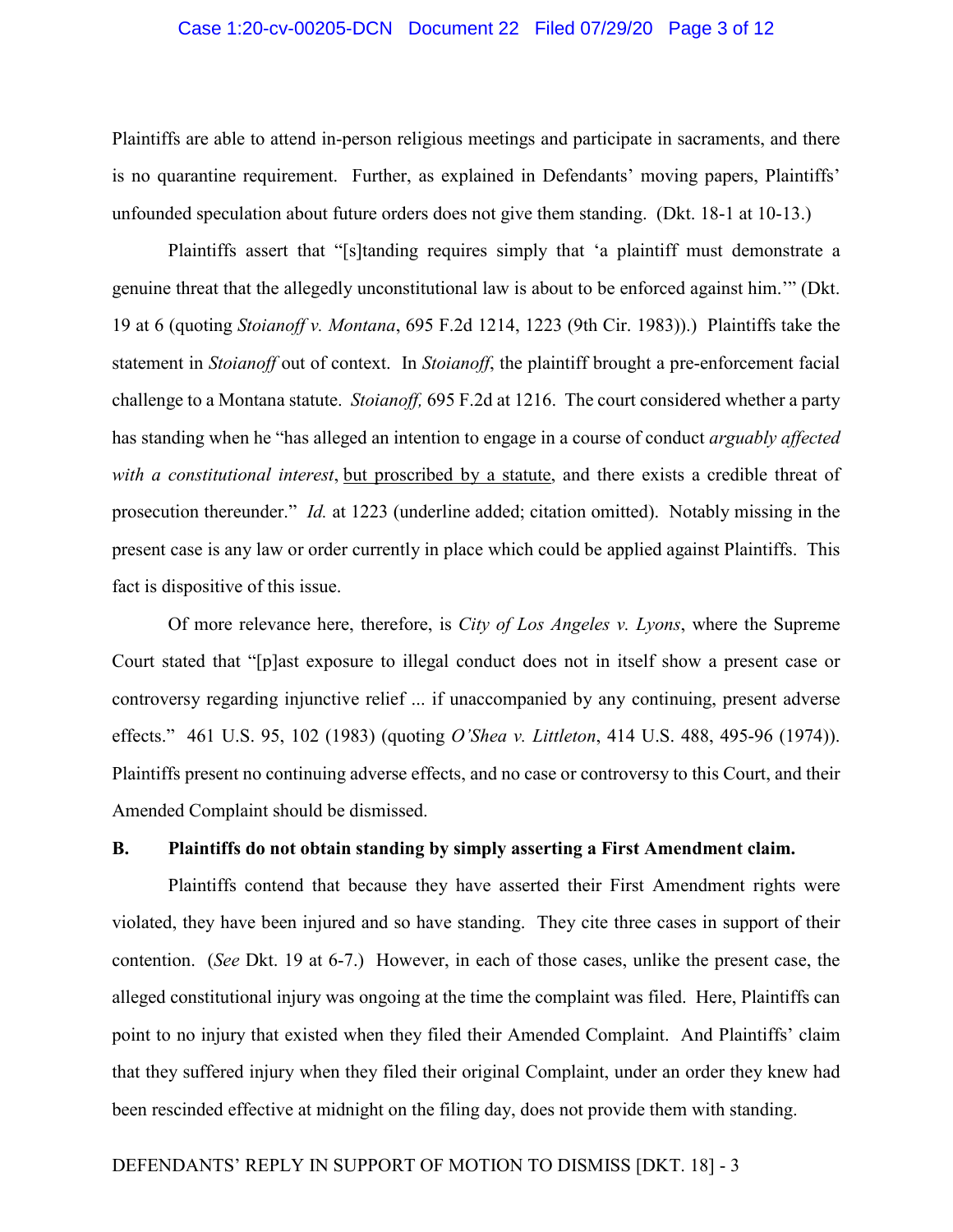In *Elrod v. Burns*, 427 U.S. 347, 347 (1976), employees of the county sheriff, brought a class action alleging they were fired or threatened with dismissal because they were not affiliated with or supported by the sheriff's political party. At the time of the lawsuit, the sheriff, a Democrat, had fired all but one of the Republican-affiliated employees who were not protected from arbitrary dismissal, and the remaining Republican-affiliated employee was in "imminent danger" of being discharged. *Id.* at 351. It was in this context that the court said that "'[t]he loss of First Amendment freedoms, for even minimal periods of time, unquestionably constitutes irreparable injury" for purposes of the issuance of a preliminary injunction. *Id.* at 373-74 (citation omitted). In *Elrod*, the alleged injury and loss of protected First Amendment freedoms was ongoing when those plaintiffs filed their complaint. In this case, the only order under which Plaintiffs can assert any injury is Defendants' March 25 Order, which was rescinded 26 days before Plaintiffs filed their Amended Complaint and was set to expire at midnight on the very day Plaintiffs filed their original Complaint. The circumstances in *Elrod* are far different than those here.

In *S.O.C., Inc. v. County of Clark*, 152 F.3d 1136, 1148 (9th Cir. 1998), the court considered the constitutionality of an ordinance that prohibited off-premise distribution of certain advertising leaflets. The Clark County ordinance at issue was in effect at the time of the lawsuit and allegedly prohibited a constitutional activity—free speech. Again, the circumstances in *S.O.C*. are factually and materially different from those here.

In *Sammartano v. First Judicial Court*, 303 F.3d 959, 973 (9th Cir. 2002), abrogated on other grounds by *Winter v. Nat. Res. Def. Council, Inc.*, 555 U.S. 7 (2008), the plaintiffs were denied entrance to portions of a courthouse after refusing to remove clothing bearing symbols of motorcycle organizations. The court noted that "a party seeking injunctive relief in a First Amendment context can establish irreparable injury sufficient to merit the grant of relief by demonstrating the existence of a colorable First Amendment claim." *Id*. (citing *Viacom Int'l, Inc. v. FCC*, 828 F. Supp. 741, 744 (N.D. Ca. 1993)). However, again, plaintiffs in *Sammartano* alleged an ongoing First Amendment injury. That is not the situation here, and it is fatal to Plaintiffs' case.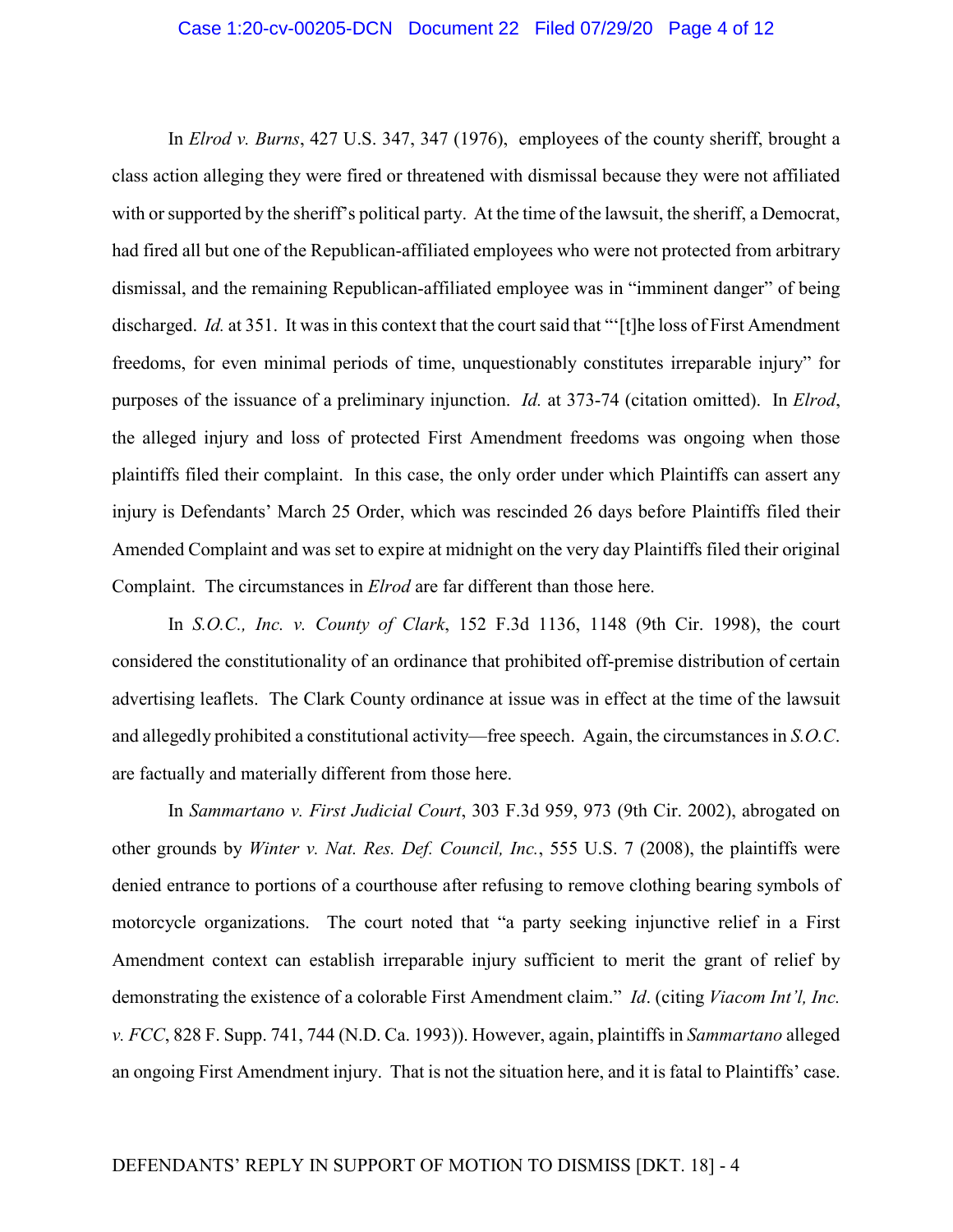# **C. Plaintiffs do not satisfy the requirements for the voluntary cessation exception to the mootness doctrine.**

Plaintiffs contend that their claims are not moot under the voluntary cessation exception to

the mootness doctrine. The tenets of this exception are as follows:

Courts have long recognized, however, a "voluntary cessation" exception to mootness. Under this doctrine, the mere cessation of illegal activity *in response to pending litigation* does not moot a case, unless the party alleging mootness can show that the "allegedly wrongful behavior could not reasonably be expected to recur." *Friends of the Earth, Inc. v. Laidlaw Envtl. Servs. (TOC), Inc.*, 528 U.S. 167, 189 (2000) (citation omitted). Without such an exception, "the courts would be compelled to leave [t]he defendant . . . free to return to his old ways." *Porter v. Bowen*, 496 F.3d 1009, 1017 (9th Cir. 2007) (alterations in original) (quoting *United States v. Concentrated Phosphate Exp. Ass'n*, 393 U.S. 199, 203 (1968)).

*Rosemere Neighborhood Ass'n v. EPA*, 581 F.3d 1169, 1173 (9th Cir. 2009) (emphasis added).

The voluntary cessation exception does not apply here. Plaintiffs' contention that Defendants voluntarily ceased any activity as a consequence of pending litigation or threatened litigation ignores the undisputed facts. A week before Plaintiffs filed their original Complaint, Defendants announced a plan for relaxing restrictions. Consistent with that plan, on April 30, 2020, Defendants issued an order that did not inhibit in-person religious meetings. Defendants' April 30 Order could hardly be in response to a lawsuit that had not been filed<sup>1</sup> before Defendants issued their April 30 Order, and one where Plaintiffs took no action to obtain the injunctive relief they contended they needed. Additionally, the amended March 25 Order contained an expiration date of April 30. (Dkt. 5-1 at 19.) The order with the challenged restriction was not rescinded because of threatened litigation, it just expired as planned. Further, 13 days before Plaintiffs filed their Amended Complaint on May 27, 2020, Defendants issued their May 14 Order, which rescinded the quarantine requirement. Again, Defendants' action was not in response to any pending litigation or in response to a threat of litigation.

In a May 6, 2020 letter, Plaintiffs identified actions they contended Defendants had taken which violated their constitutional rights, including their assertion that Defendants' quarantine

 $\overline{\phantom{a}}$ 

<sup>&</sup>lt;sup>1</sup> Further, Plaintiffs present no evidence that they threatened Defendants with this lawsuit before its filing.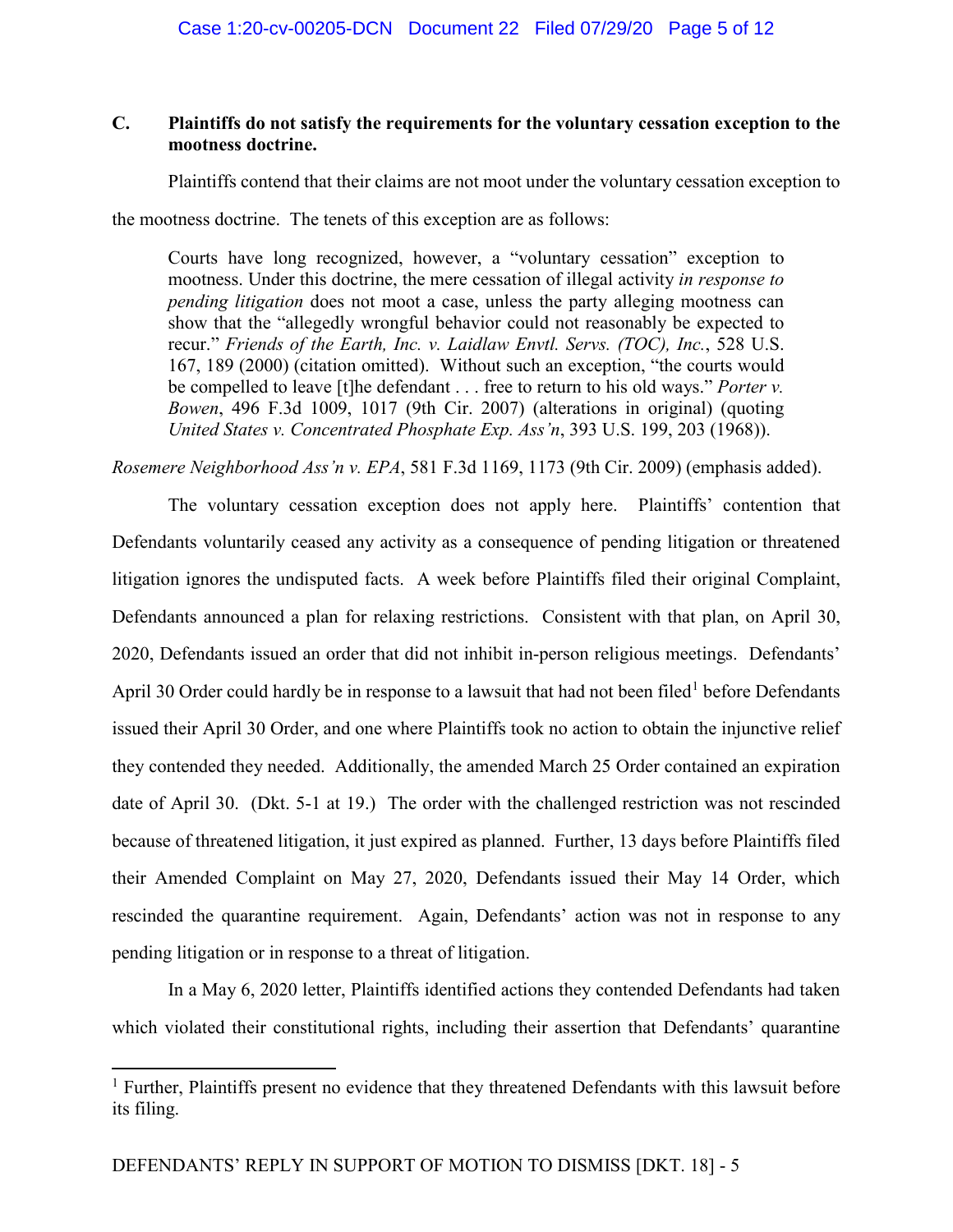## Case 1:20-cv-00205-DCN Document 22 Filed 07/29/20 Page 6 of 12

requirement was "unequal treatment." (Dkt. 8-12 at 4.) At the time of Plaintiffs' letter, though, Defendants had already announced a plan for reopening Idaho under "Idaho Rebounds," which provided for a rescission of the quarantine provision Plaintiffs said was objectionable. The quarantine provision was eliminated as part of Defendants' plan for reopening Idaho, not in response to either a lawsuit or a threatened lawsuit. Even more significantly, no Plaintiff—even those added in the Amended Complaint—has standing to challenge the quarantine provision because none alleged he was even subject to that provision. No Plaintiff alleged he travelled from out of state, had to quarantine, and was prevented from the free exercise of his religion.

In support of their mootness argument, Plaintiffs cite to *Friends of the Earth, Inc. v. Laidlaw Environmental Services, (TOC), Inc.*, 528 U.S. 167, 176 (2000). But in that case, plaintiffs, as required by statute, had issued a 60-day notice of their intention to file a citizen suit under the Clean Water Act, 33 U.S.C. § 1342. One day before the expiration of that 60-day notice, defendants acted to address plaintiffs' concerns. *Id.* at 176-77. That is not the factual setting in this case.

Further, contrary to Plaintiffs' assertions that Defendants are likely to issue an order restricting in-person religious meetings, the trend in Idaho has been for Defendants to issue guidelines, and not orders that mandate restrictions, to address the pandemic. The last Stay Home order issued by Defendants was on April 15, 2020 and expired on April 30. The last order Defendants issued at all was on May 28, 2020. On June 11, 2020, Defendants issued guidelines (not an order as asserted by Plaintiffs) and have continued that approach since.<sup>2</sup> Most recently, Defendants have adopted a plan of state and local collaboration to deal with the pandemic, leaving the decision for restrictions up to local officials, not to Defendants. <sup>3</sup> Plaintiffs argue that

 $\overline{\phantom{a}}$ 

<sup>&</sup>lt;sup>2</sup> Governor's Actions, <https://coronavirus.idaho.gov/governors-actions/> (updated Jul. 24, 2020, 10:28 am) (click on "Governor's Proclamations and Executive Orders" and a chronological list is provided).

<sup>3</sup> Keith Ridler, *Idaho to remain in Stage 4 for another two weeks, Governor Little says*, Assoc. Press (Jul. 23, 2020), [https://idahonews.com/news/coronavirus/gov-little-to-address-idahoans](https://idahonews.com/news/coronavirus/gov-little-to-address-idahoans-about-stage-4-again)[about-stage-4-again.](https://idahonews.com/news/coronavirus/gov-little-to-address-idahoans-about-stage-4-again)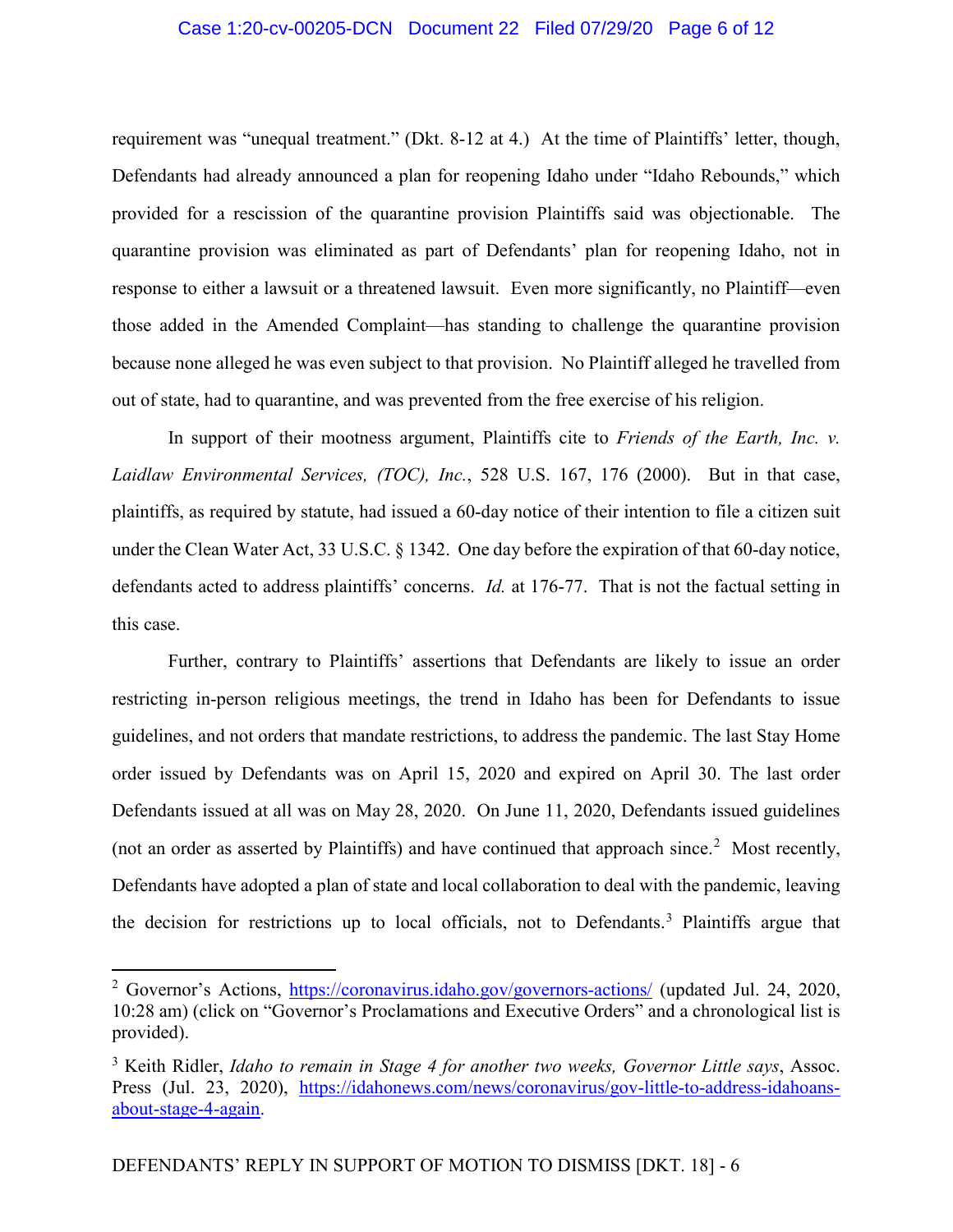## Case 1:20-cv-00205-DCN Document 22 Filed 07/29/20 Page 7 of 12

restrictions imposed by county officials and even those imposed by other states prevent their claims against Defendants from being moot. But Plaintiffs cannot bring a claim against Defendants based on the actions of others.

Finally, Plaintiffs contend that because an article by the Harvard Global Health Institute recommends that Idaho shut down, and because California has, Defendants will issue an order prohibiting in-person religious gatherings. Plaintiffs' speculation does not satisfy the requirement that there be "a reasonable expectation" that Plaintiffs will be subject to the alleged unconstitutional conduct again. For the reasons discussed above, and in Defendants' prior memorandum, this Court should dismiss Plaintiffs' Amended Complaint on mootness grounds.

# **D. This Court can rule as a matter of law under Rule 12(b)(6) that Plaintiffs have failed to allege a plausible claim for relief.**

Plaintiffs contend that it is inappropriate for this Court to reach the merits of their case on a 12(b)(6) motion. In fact, this Court can do just that, and should. Plaintiffs fail to address, in any substantive way, the legal arguments Defendants make in support of their motion to dismiss. Instead, they cite without discussion to decisions they contend should lead the Court to deny Defendants' motion. However, those cases where plaintiffs were granted injunctions are not binding or persuasive authority, and as discussed below, they cannot be relied upon to deny Defendants' Motion to Dismiss:

• *On Fire Christian Center, Inc. v. Fischer*, No. 3:20-CV-264-JRW, 2020 WL 1820249 (W.D. Ky. Apr. 11, 2020):Unlike the Idaho orders which allowed drive-in church services, the TRO in *On Fire Christian* enjoined Louisville only from prohibiting drive-in church services.

• *First Baptist Church v. Kelly*, No. 20-1102-JWB, 2020 WL 1910021 (D. Kan. Apr. 18, 2020):Unlike the Idaho orders, the injunction in *First Baptist Church* appears to prohibit all religious assembly, including both in-person and drive-in services.

• *Maryville Baptist Church, Inc. v. Beshear*, 957 F.3d 610 (6th Cir. 2020):The TRO in *Maryville Baptist* only enjoined prohibitions on drive-thru religious services; the court declined to enjoin restrictions on in-person services.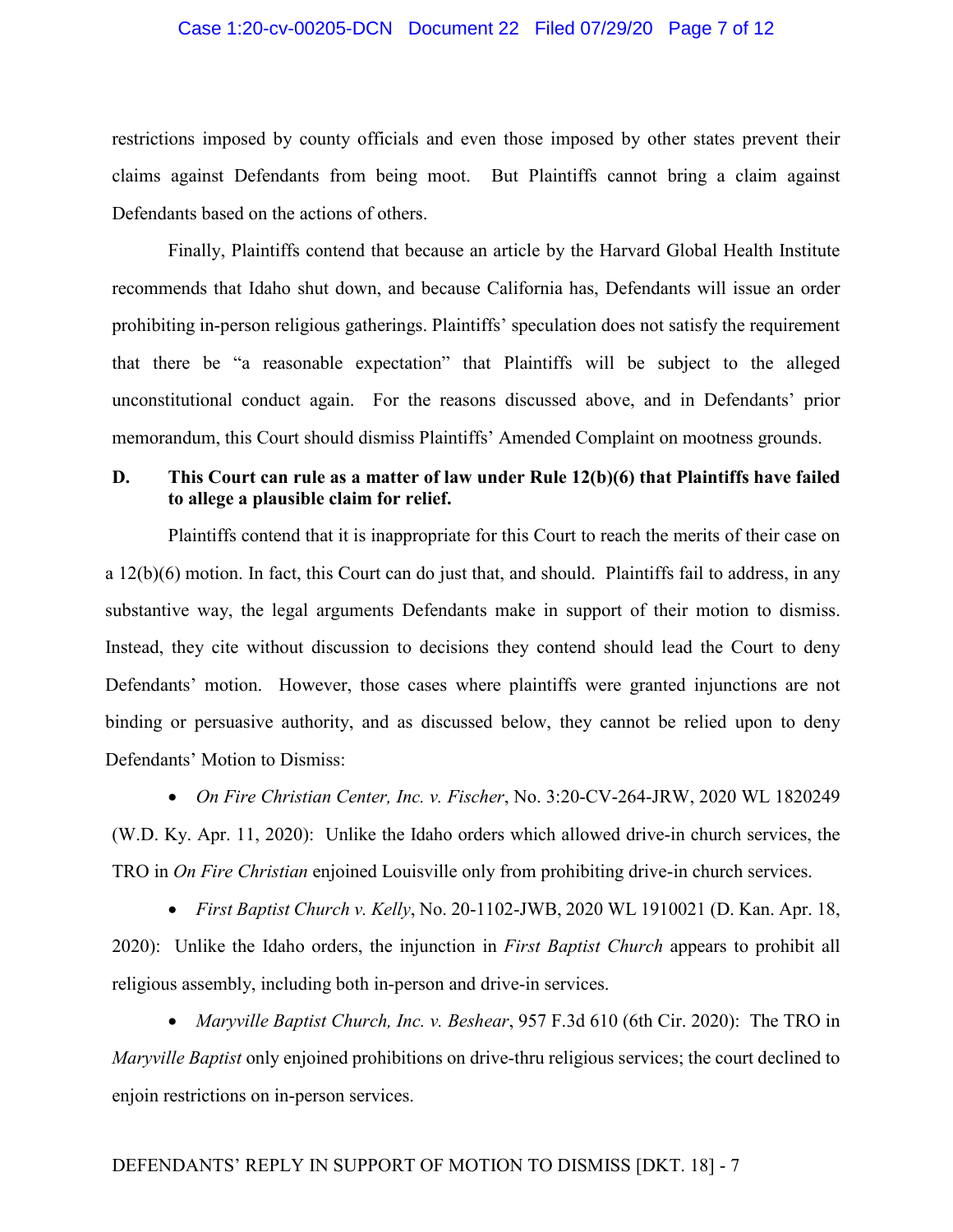#### Case 1:20-cv-00205-DCN Document 22 Filed 07/29/20 Page 8 of 12

• *Tabernacle Baptist v. Beshear*, No. 3:20-cv-00033-GFVT, 2020 WL 2305307 (E.D. Ky. May 8, 2020): *Tabernacle Baptist* employs flawed reasoning: Chief Justice Roberts and Judge Easterbrook both have explained how in-person worship services are materially different than shopping. *S. Bay United Pentecostal Church v. Newsom*, 140 S. Ct. 1613 (2020) (Roberts, C.J., concurring); *Elim Romanian Pentecostal Church v. Pritzker*, 962 F.3d 341, 346 (7th Cir. 2020).

• *Roberts v. Neace*, 958 F.3d 409 (6th Cir. 2020):The Seventh Circuit—with the benefit of a Supreme Court decision that was issued after the *Roberts* decision—specifically rejected the reasoning in the *Roberts* case in favor of Chief Justice Robert's reasoning in *South Bay United Pentecostal Church*.

• *Berean Baptist Church v. Cooper*, No. 4:20-CV-81-D, 2020 WL 2514313 (E.D.N.C. May 16, 2020):Unlike the Idaho orders, the order at issue in *Berean Baptist* gave a sheriff or local law enforcement officer discretion to decide whether a religious gathering could take place, based upon the opinion of the officer that worship outside would be impossible. This fact was determinative on the question of whether the order was neutral toward religion.

• *First Pentecostal Church of Holy Springs v. City of Holly Springs, Miss.*, 959 F.3d 669 (5th Cir. 2020):The court in *First Pentecostal* did not analyze the constitutionality of the governor's regulations, but merely granted a temporary emergency injunction pending appeal, and denied all further relief.

The Supreme Court, however, has recently issued two decisions which are controlling authority, as has the Ninth Circuit. The Ninth Circuit evaluated Free Exercise case law, and refused to enjoin a governor's order that restricted in-person religious gatherings in light of the pandemic. *S. Bay United Pentecostal Church v. Newsom,* 959 F.3d 938 (9<sup>th</sup> Cir. 2020). The Supreme Court upheld this decision. *See S. Bay United Pentecostal Church*, 140 S. Ct. 1613 (2020) (Mem.). On July 24, 2020, the Court again indicated its unwillingness to interfere with a state's decisions on how it regulates in-person religious gatherings. In *Calvary Chapel Dayton Valley v. Sisolak*, S. Ct. \_\_, 2020 WL 4251360 (2020) (mem.), the Court denied an application for injunctive relief from a church which objected to Nevada's imposition of greater restrictions on in-person religious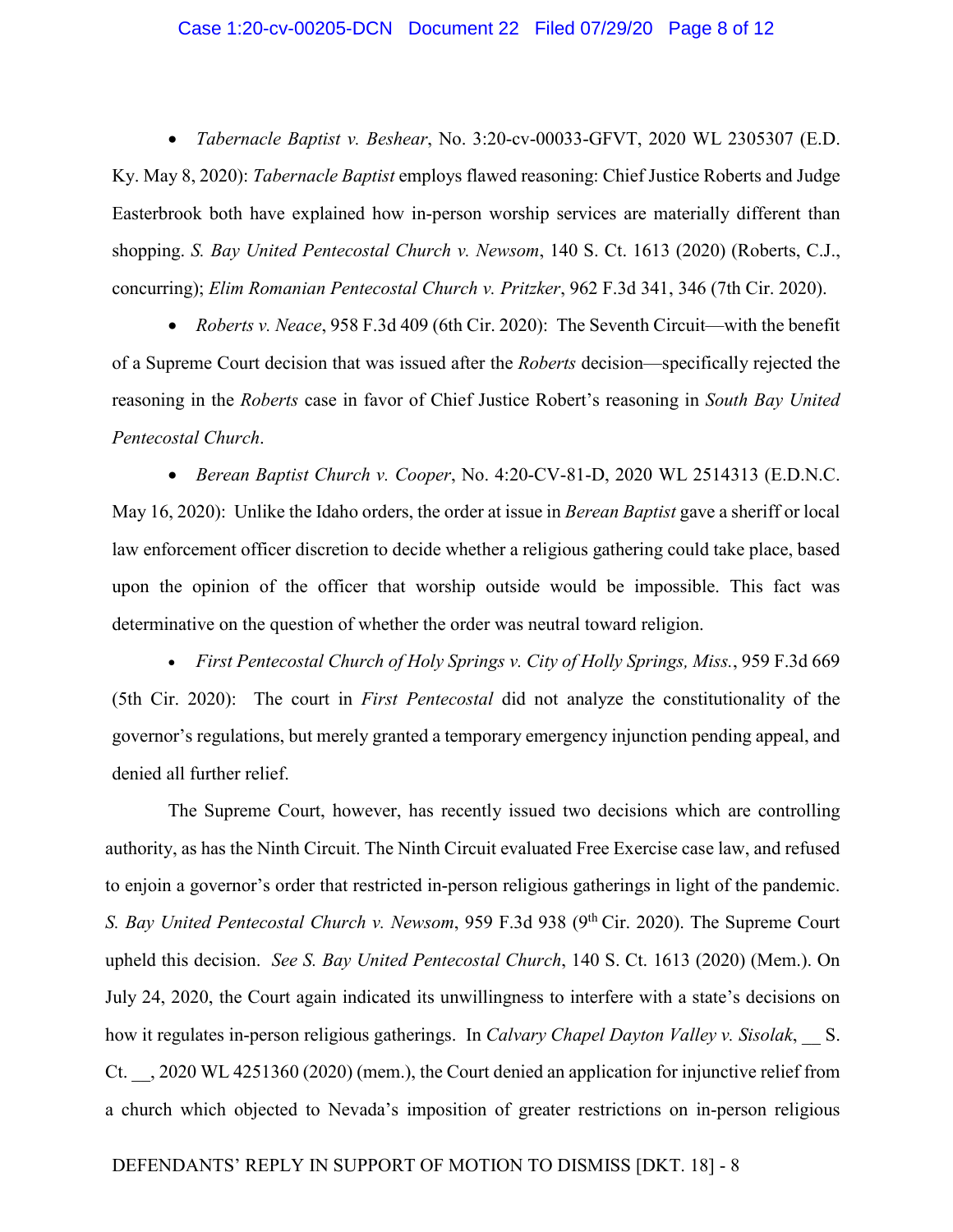## Case 1:20-cv-00205-DCN Document 22 Filed 07/29/20 Page 9 of 12

gatherings than on casinos. Under the Nevada Governor's directive, gatherings at places of worship were limited to 50 total people. *Id.*, 2020 WL 4251360, at \*1. But secular gatherings, such as casinos, were allowed to fill to 50% of the venue's capacity. *Id.* Thus, places of worship in Nevada were explicitly treated less favorably than a variety of secular gatherings, and the Supreme Court still denied the requested injunctive relief. Here, the order in effect between March 25 and April 30 treated "multi-person activities or social, spiritual, and recreational purposes" the same. (Dkt. 10-1 at 3 ¶ 6.) The Court can consider the factual allegations on the face of Plaintiffs' Amended Complaint as true and conclude as a matter of law that Defendants' actions were constitutionally sound.

In this case, there have been no restrictions on in-person religious gatherings and no quarantine requirements for months. When those restrictions existed, they were constitutionally sound. Plaintiffs' Amended Complaint fails to state a cause for relief.

# **E. Plaintiffs attempt to avoid application of the Eleventh Amendment to their FERPA or other state law-based claims ignores the clear teaching of** *Halderman***.**

As Defendants explained in their opening memorandum (Dkt. 18-1 at 17-18), *Pennhurst State School & Hospital v. Halderman*, 465 U.S. 89 (1984), reiterated the settled principle that "[t]he Eleventh Amendment bars a suit against state officials when 'the state is the real, substantial party in interest.'" *Id.* at 101; *accord Doe v. Regents*, 891 F.3d 1147, 1153 (9th Cir. 2018). The Supreme Court added:

A federal court must examine each claim in a case to see if the court's jurisdiction over that claim is barred by the Eleventh Amendment. ... [A] claim that state officials violated state law in carrying out their official responsibilities is a claim against the State that is protected by the Eleventh Amendment. We now hold that this principle applies as well to state-law claims brought into federal court under pendent jurisdiction.

*Id.* at 121 (citation omitted). Although 28 U.S.C. § 1367 has superseded the common law "pendent" jurisdiction" doctrine, *Halderman* applies with equal force to state law claims brought under the § 1367(a) grant of jurisdiction. *E.g.*, *Bear Creek Limited LLC v. Idaho*, No. 4:18-cv-00469-CWD, 2019 WL 3220575, at \*3 (D. Idaho July 17, 2019); *see generally* 13D Charles Alan Wright et al,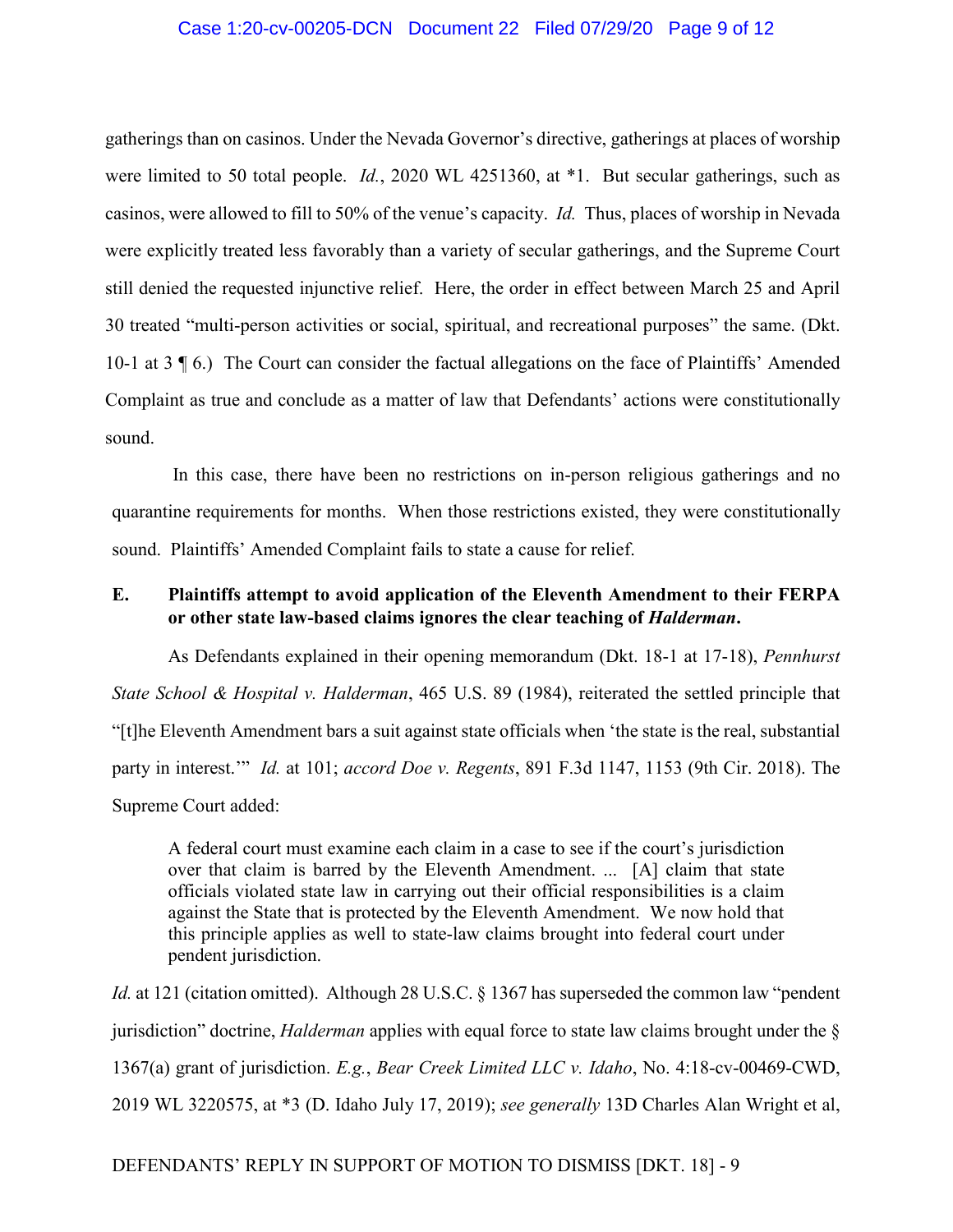## Case 1:20-cv-00205-DCN Document 22 Filed 07/29/20 Page 10 of 12

FEDERAL PRACTICE AND PROCEDURE § 3567 (Apr. 2020 Westlaw update) ("Legislative history makes clear that Congress intended to codify the result in *United Mine Workers of America v. Gibbs*[, 383 U.S. 715 (1966)]. In *Gibbs*, a 1966 case, the Supreme Court described the Article III reach of what was then known as 'pendent jurisdiction.'").

Notwithstanding *Halderman*'s clarity, Plaintiffs argue that Defendants "misse[d] the point raised by [the Amended Complaint], which is that the [Free Exercise of Religion Protected] Act and the U.S. Constitution are so similar that any analysis and holding under the U.S. Constitution will mirror the analysis and holding under the other." (Dkt. 19 at 12; *see id.* at 13 ("Plaintiffs believe that the instant case can be distinguished from ... *Halderman* ... because the particular laws at issue are so similar."). Aside from the fact that Religious Freedom Restoration Act, 42 U.S.C. §§ 2000bb-1 to 2000bb-4—upon which the Idaho legislature modeled FERPA—was enacted "to provide very broad protection for religious liberty," *Burwell v. Hobby Lobby Stores, Inc.*, 573 U.S. 682, 693 (2014), beyond the interpretation of the Free Exercise Clause in *Employment Division v. Smith*, 494 U.S. 872 (1990), the relative scope of the federal constitution and the state statute is irrelevant for Eleventh Amendment purposes.

*Halderman* simply leaves no doubt that where relief, whether prospective or retroactive, is sought against state officers in their official capacities for alleged violation of *state* law, this Court lacks jurisdiction absent Congressional abrogation or state consent to suit in federal court. *See, e.g.*, *Mitchell v. Washington*, 818 F.3d 436, 442 (9th Cir. 2016) ("The Eleventh Amendment bars claims for damages against a state official acting in his or her official capacity."); *Vasquez v. Rackaukas*, 734 F.3d 1025, 1041 (citations omitted) (9th Cir. 2013) ("'A federal court[ ]' may not 'grant' injunctive 'relief against state officials on the basis of state law,' when those officials are sued in their official capacity."). Plaintiffs show neither. The same defect precludes exercise of § 1367(a) jurisdiction over Plaintiffs' other state law-based claims.

### **II. CONCLUSION**

For the reasons set forth above, the Amended Complaint should be dismissed.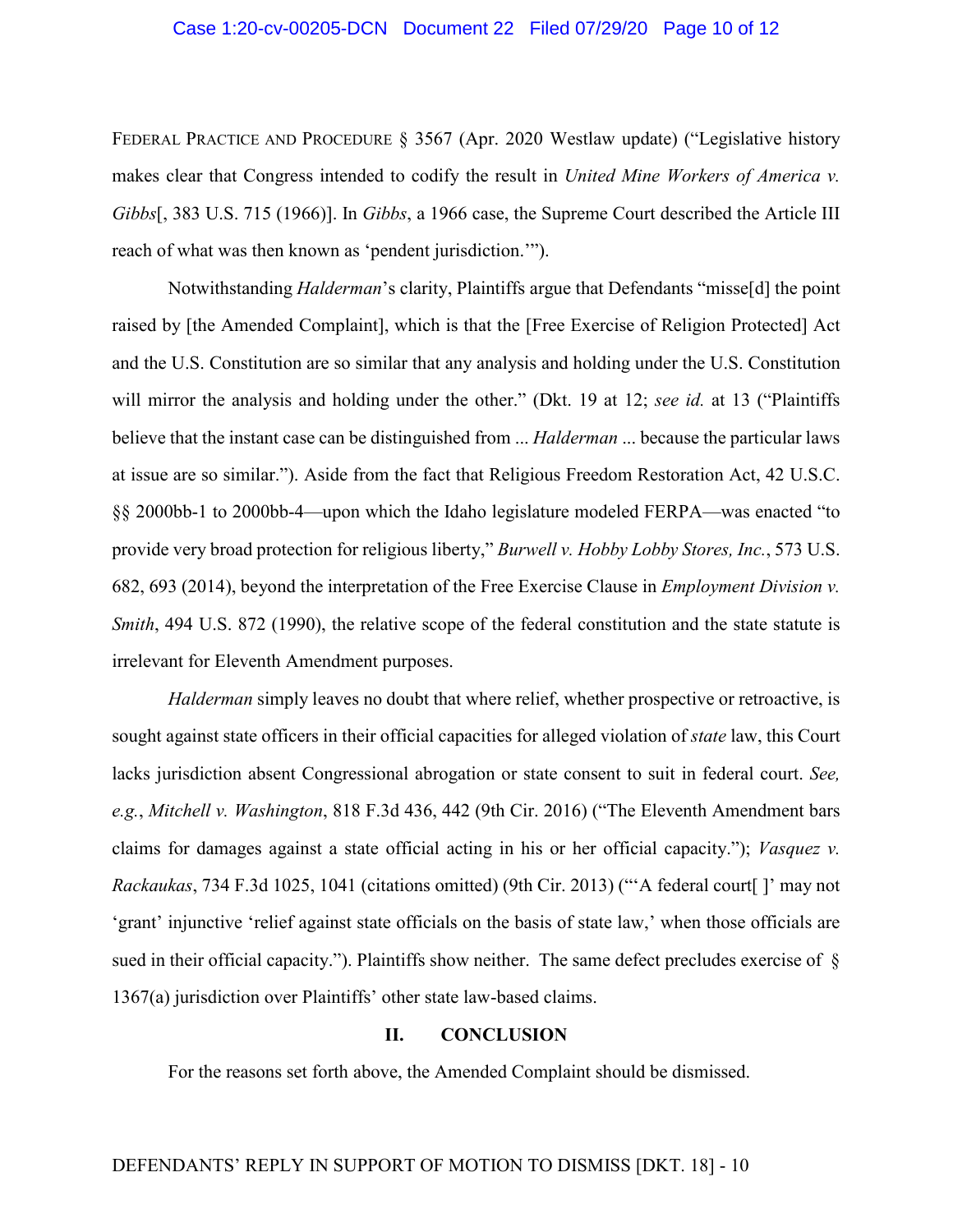Case 1:20-cv-00205-DCN Document 22 Filed 07/29/20 Page 11 of 12

DATED this 29th day of July, 2020.

STATE OF IDAHO OFFICE OF THE ATTORNEY GENERAL

By: */s/ Steven L. Olsen*

STEVEN L. OLSEN Deputy Attorney General